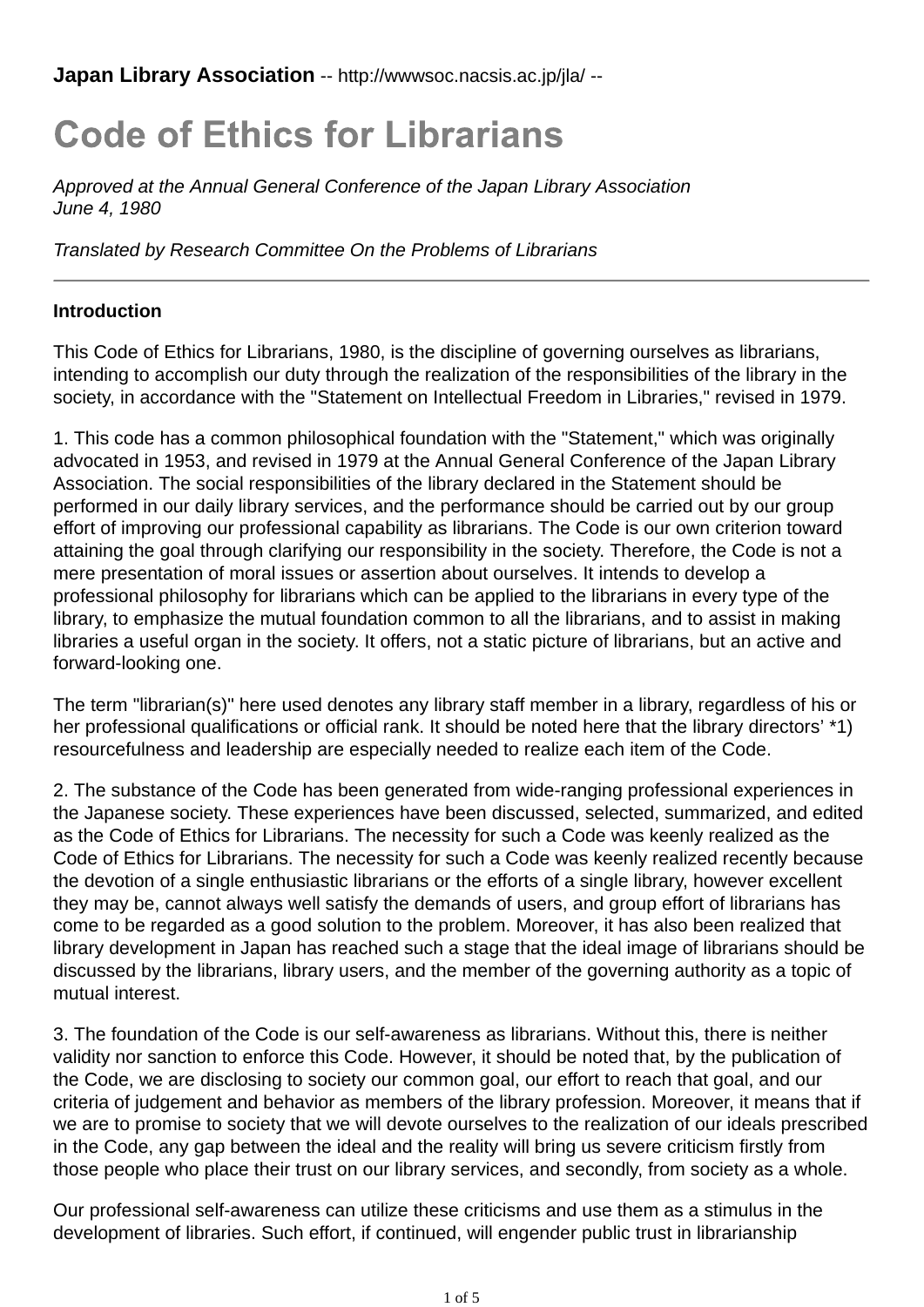generally. The professionality of librarians will be firmly established among library users once librarians are supported by public trust, and then, professionally will be recognized by the government as the official status of personnel in libraries. \*2) The establishment of the professionality of librarians will result in better services to users, but all the fruits of better services will be given back to society. The adoption of the Code is the first step toward this goal.

4. It is expected that through the adoption of the Code, all library staff members will understand the role of the library and will devote themselves to realization of each item of the Code, regardless of type of library, status and type of work in the library, and whether the certificate of the librarian\*3) has been gained or not. It is also expected that volunteer workers in libraries, staff members working in institutions with functions similar to libraries, and people who devote themselves to home- and local private library movements for children\*4) will show their sympathy with the Code.

5. The Code begins with the discipline for the individual librarian, then refers to the role of the librarian as a member of a professional organization, deals with cooperation among libraries and cooperation between librarians and people, and ends with the role of librarians in society.

# **The Fundamental Attitude of the Librarian**

1. The foundation of a Librarian's work lies in pursuit of his duties in accordance with the known expectations of society in general and the needs of the users of his library in particular.

A library is established on the basis of the expectations of society and the known needs of users. From this, the object and the main function of the library can be deduced. The object is to assure the people's right to know; the main function is to make library materials available to the people. Accordingly, it must be the fundamental professional concern of the Librarians to endeavor to predict, grasp, analyze and materialize such expectations and needs.

# **Responsibility for Users of the Library**

2. A Librarian should not discriminate between or against library users.

All people in the community have an equal right to use the library. A Librarian should devote him/herself to maintaining a standard of unrestricted, impartial and active service in the provision of library materials, and should not discriminate between or against library users on account of nationality, race, creed, sex, age, etc.

A Librarian should also endeavor to afford library facilities to those people who have not yet enjoyed library services as yet.

3. A Librarian should respect the confidentiality of each library user.

In order to assure people's freedom to read, a Librarian should respect the privacy of each library user, and should not divulge his/her name or details of books or other library materials used to third parties, and should resist all pressures to do so except as required under due process of law.\*5) This duty is carried out by all the staff members, both professional and non-professional, and both full-time and part-time.

# **Responsibility for Library Materials**

4. A Librarian should honor the Freedom of Libraries in collecting, preserving, and proffering library materials.

A Librarian should collect, organize, preserve and proffer library materials on the basis of professional knowledge and judgement. In pursuing this goal, he should not yield to pressure or attempts at censorship of any kind. He should not collect and proffer library materials on the basis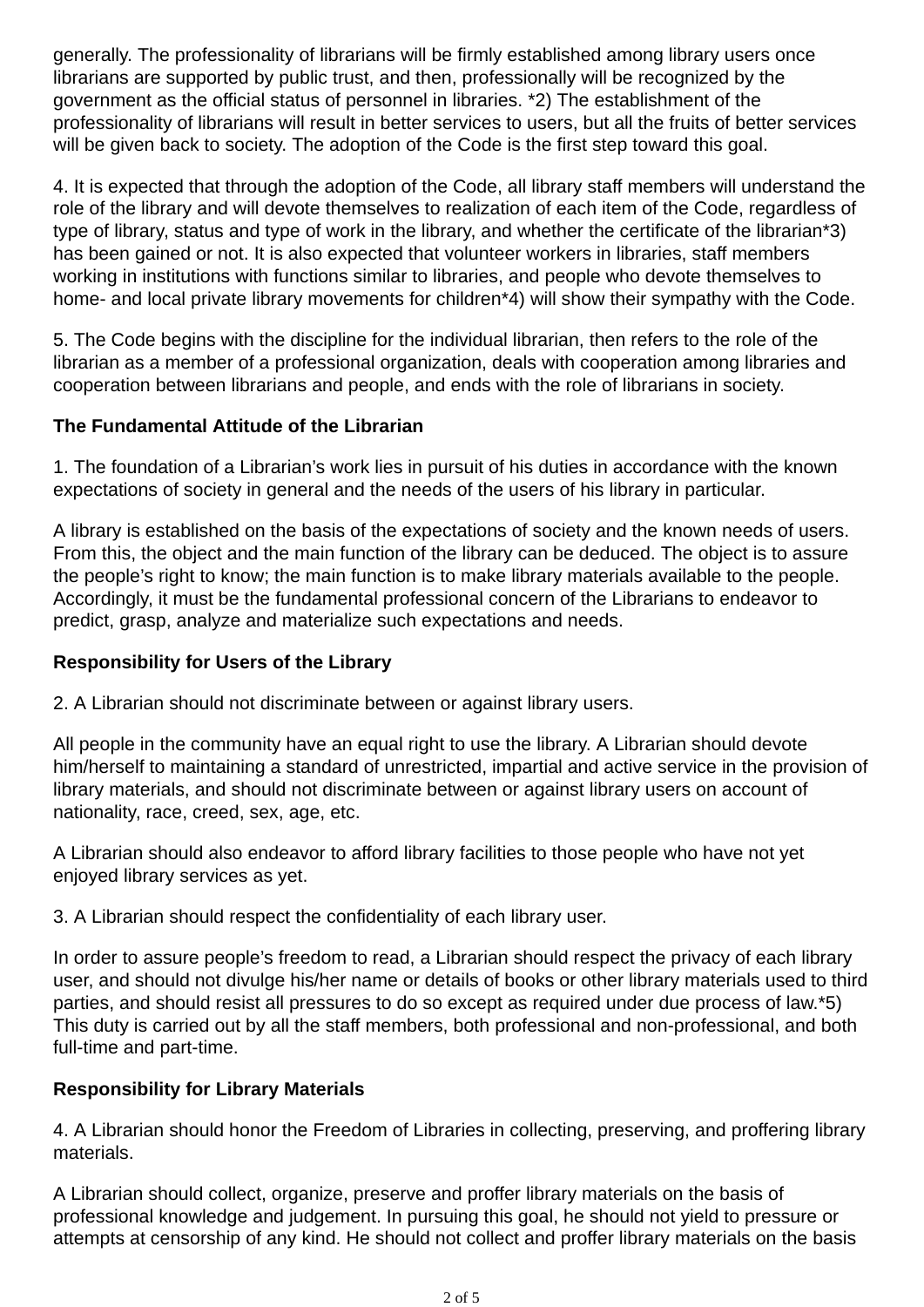of his own private interests, nor in an attempt to gain personal financial benefits.

5. A Librarian should make it his professional aim to familiarize himself, as far as possible both in and out of his library, with the materials recording human knowledge and experiences.

It is not an easy mater to be familiar with all the materials in a library, but a Librarian should be unceasing in his efforts to do so. The Library user expects the Librarian to have adequate knowledge of the materials he proffers. The stronger the demand for library materials, the bigger the expectation as to professional knowledge. Moreover, it is necessary to recognize that professional knowledge will be constantly under test in collecting and proffering materials that will satisfy all reasonable demands, including those of present non-users.

# **Responsibility in Training**

6. A Librarian should apply himself/herself to necessary professional training, both as an individual and as a member of a group.

In order to satisfy the requirements attendant upon the status of a professional person, a Librarian should study and acquire knowledge regarding the following:

- 1. Library users,
- 2. Library materials, and
- 3. techniques for organizing and proffering library materials, and relating such materials to library users in appropriate ways.

# **Responsibility as a Member of an Organization**

In achieving this goal, a Librarian should train himself both individually and in association with others.

The results of these efforts will cumulate in a professional knowledge, which will develop library services as a whole. In this sense, training himself is a Librarian's professional duty and right. The librarians' endeavors in training himself should preferably be established within the government's administrative system for personnel.

7. A Librarian should actively participate in the formulation of policy in the operation and service program of his library.

Without the Librarian's active participation in library service planning the library cannot operate smoothly and appropriately. A Library needs adequate knowledge of, and sympathy with, the operation policy and the service program. So far as is possible the librarian should identify with, and take an active role in, all planning procedure.

8. A Librarian should cooperate with other Librarians in efforts to develop group professional competencies.

In fulfilling the function of a library, the contribution of the individual Librarian, however great, is insufficient, and therefore group professional competencies need to be developed. To this end, a Librarian should cooperate with Librarians in other libraries whether of similar type or not, and should endeavor to understand the role of Librarian in other types of library. A Librarian should participate in local and national associations of Librarians and should aim to acquire a comprehensive body of professional knowledge and experience. In present circumstance, the professionality of Librarians has not been officially established as yet, and Librarians are frequently required to change from library work to clerical posts.\*6) This frequent change of position can have a serious effect on the gathering of professional knowledge and experience. Librarians should endeavor to rectify such a policy and should promote the professionality of librarians in the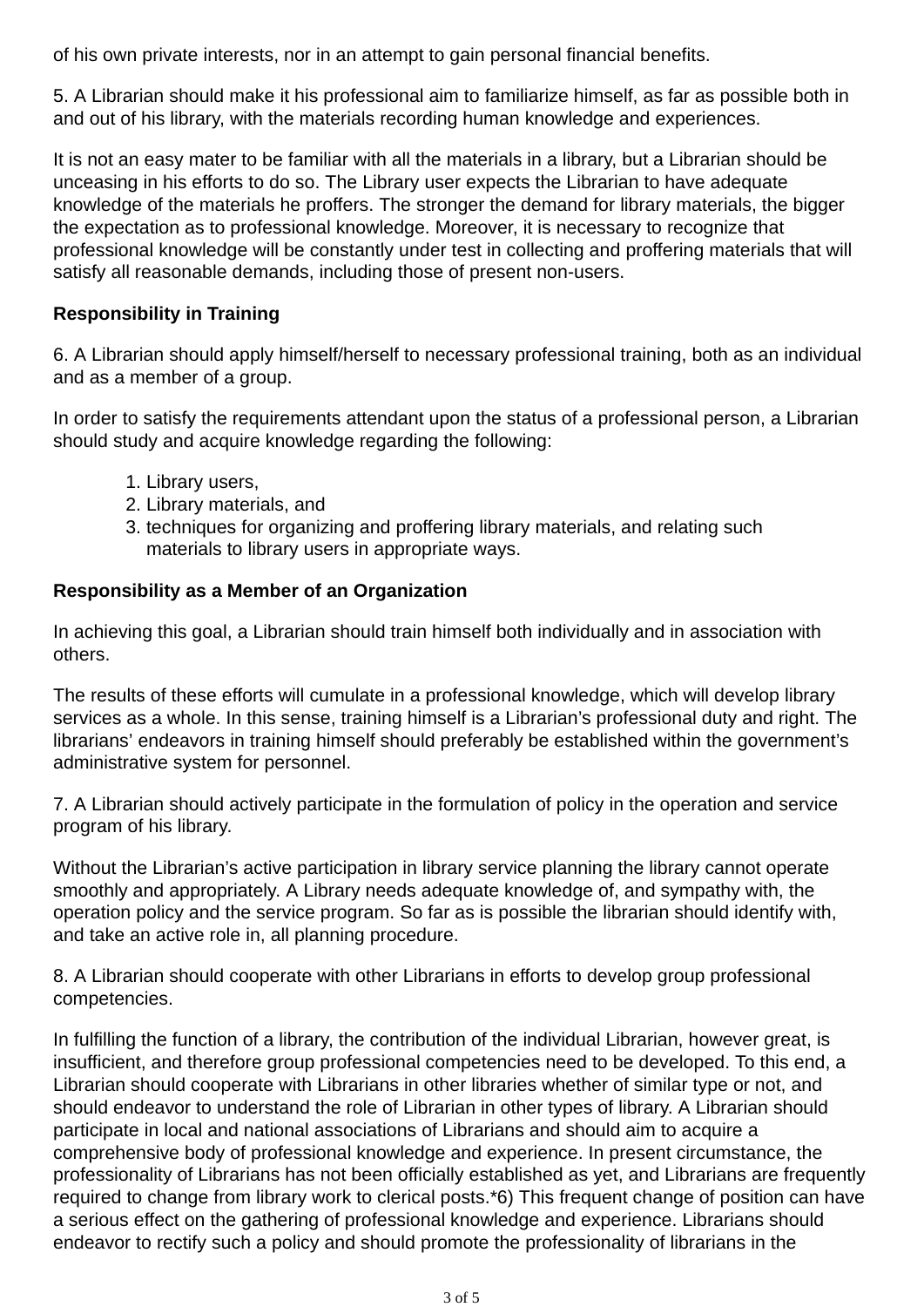government system.

9. Librarians should make efforts to secure labor conditions that are appropriate for the development and pursuit of professional library services.

Librarians cannot respond sufficiently to library user demands under poor labor conditions. In aiming to improve working conditions that are suitable for adequate library services, Librarians should endeavor to secure minimum staff, members for the realization of professional objectives, so as to preventing labor distresses, liability to illness, and to ensure the protection of motherhood, etc. Librarians should do their utmost to promote recognition of the distinctive nature of library work.

## **Cooperation among Libraries**

10. Librarians should make it their aim to develop and maintain understanding and cooperation among libraries of all kinds.

In order to achieve the object of the library as a social institution, libraries should endeavor to work systematically together, irrespective of type, locality and governing body. Such understanding and cooperation should be regarded not as an institutional objective but as a characteristic of professional librarianship. It should be noted that all library cooperation should be carried, in the first instance, on the basis development of services within the individual libraries.

### **Contribution to the Creation of Culture**

11. Librarians should make due efforts, in association with others, to stimulate the development of the cultural environment in society and the community which they serve, by cooperating with local residents and with members of appropriate groups and organizations.

The library, as it is itself a social institution, must not be isolated from society. Cooperation with the members of the local community is indispensable for the development of a healthy and democratic cultural environment. On the other hand, the development of the fundamental function of the library is itself greatly promoted by this cultural environment. Librarians need to have a deep understanding for any voluntary movements among local residents for developing reading habits and promoting private library services for children, and should respond sympathetically and active to any criticisms relating to existing library services and demands for the provision of new libraries. Moreover, Librarians should contribute to the development of local culture through close cooperation with educational, social and cultural groups and organizations in the locality.

12. Librarians should make every effort to contribute to the development of the whole culture relating to publications and publishing hat is responsive to the needs and viewpoints of the public.

The freedom of publication does not simply mean the freedom of a publisher to publish materials or information; more fundamentally, it refers to the reader's freedom to know. In this sense, Librarians need to identify with the reader's viewpoints, and to ensure that the library has a social role and a responsibility to meet actively the problems of the production and circulation of publications. Moreover, Librarians need to be aware of the importance of the Statement on Intellectual Freedom in Libraries. Adherence to this by Librarians will ensure a close relationship with activities necessary for the defense of freedom of expression in the fields of publishing, press reporting and broadcasting. Constant identification with the interests of readers should mean that Librarians would always maintain cooperation with these fields that have such a close connection with the library and its work.

The Japan Library Association is putting forward, and advocating the adoption of this Code of Ethics, which has been produced a s a result of examining the present situation of libraries in Japan. The Association will strive to maintain this Code, and to defend its philosophy, whenever it